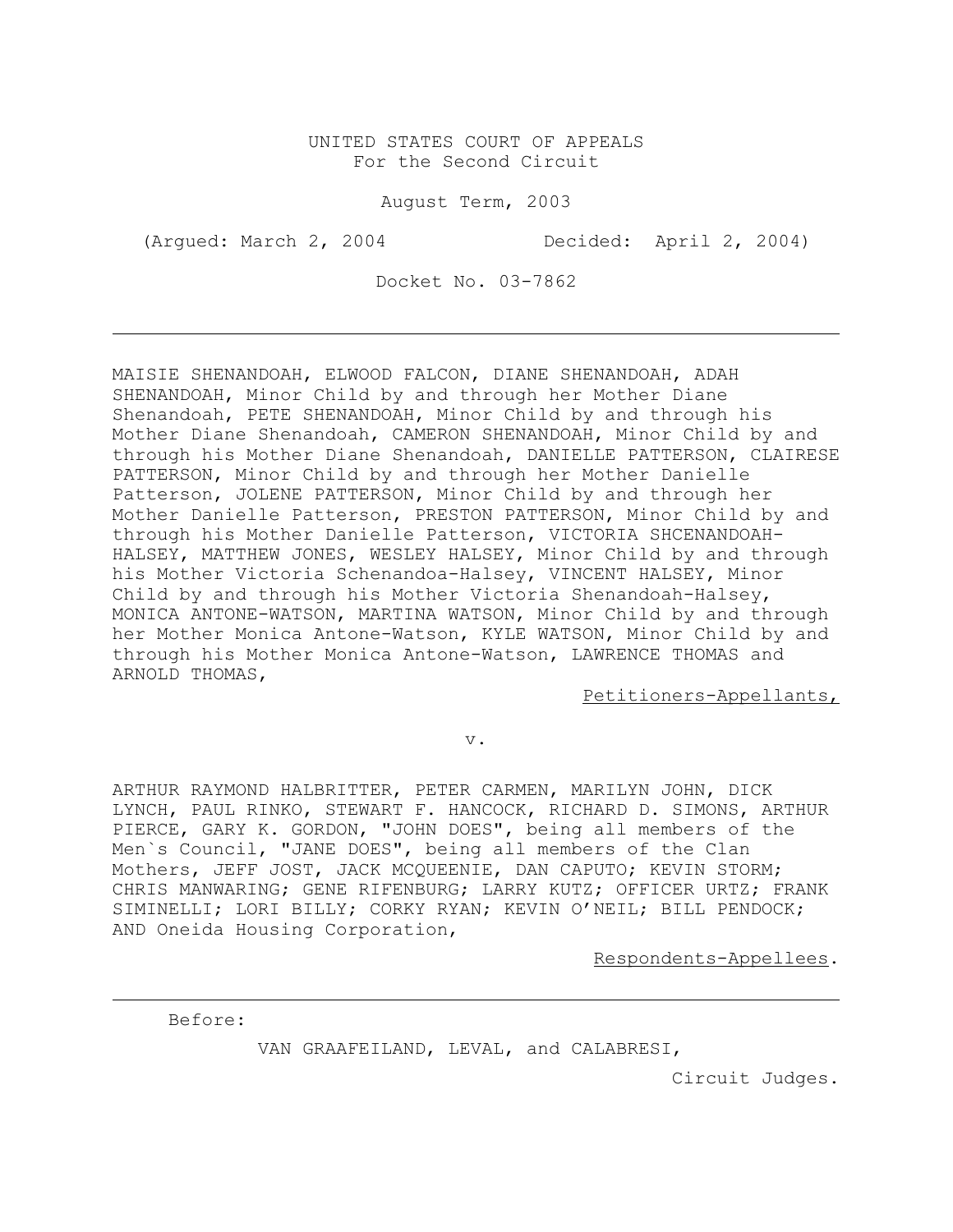MAISIE SHENANDOAH, ELWOOD FALCON, DIANE SHENANDOAH, ADAH SHENANDOAH, Minor Child by and through her Mother Diane Shenandoah, PETE SHENANDOAH, Minor Child by and through his Mother Diane Shenandoah, CAMERON Shenandoah, Minor Child by and through his Mother Diane Shenandoah, DANIELLE PATTERSON, CLAIRESE PATTERSON, Minor Child by and through her Mother Danielle Patterson, JOLENE PATTERSON, Minor Child by and through her Mother Danielle Patterson, PRESTON PATTERSON, Minor Child by and through his Mother Danielle Patterson, VICTORIA SHENANDOAH-HALSEY, MATTHEW JONES, WESLEY HALSEY, Minor Child by and through his Mother Victoria Schenandoa-Halsey, VINCENT HALSEY, Minor Child by and through his Mother Victoria Shenandoah-Halsey, MONICA ANTONE-WATSON, MARTINA WATSON, Minor Child by and through her Mother Monica Antone-Watson, KYLE WATSON, Minor Child by and through his Mother Monica Antone-Watson, LAWRENCE THOMAS and ARNOLD THOMAS

ARTHUR RAYMOND HALBRITTER, PETER CARMEN, MARILYN JOHN, DICK LYNCH, PAUL RINKO, STEWART F. HANCOCK, RICHARD D. SIMONS, ARTHUR PIERCE, GARY K. GORDON, "JOHN DOES", being all members of the Men`s Council, "JANE DOES", being all members of the Clan Mothers, JEFF JOST, JACK MCQUEENIE, DAN CAPUTO; KEVIN STORM; CHRIS MANWARING; GENE RIFENBURG; LARRY LUTZ; OFFICER URTZ; FRANK SIMINELLI; LORI BILLI; CORKY RYAN; KEVIN O'NEIL; BILL PENDOCK; AND Oneida Housing Corporation, Inc.

Donald R. Daines, Esq.

Hill Wallack

202 Carnegie Center

Princeton, NJ 08543

For Petitioners-Appellants

Michael R. Smith, Esq. Zuckerman Spaeder LLP 1201 Connecticut Ave., NW Washington, DC 20036

Mackenzie Hughes, L.L.P. David M. Garber, Esq. 101 South Salina Street P.O. Box 4967 Syracuse, NY 13221-4967

Zuckerman Spaeder, L.L.P. Elizabeth Taylor, Esq. (Argued) William W. Taylor, Esq. Michael R. Smith, Esq. David A. Reiser, Esq. 1201 Connecticut Ave., N.W. Washington, D.C. 20036-2638 For Respondents-Appellees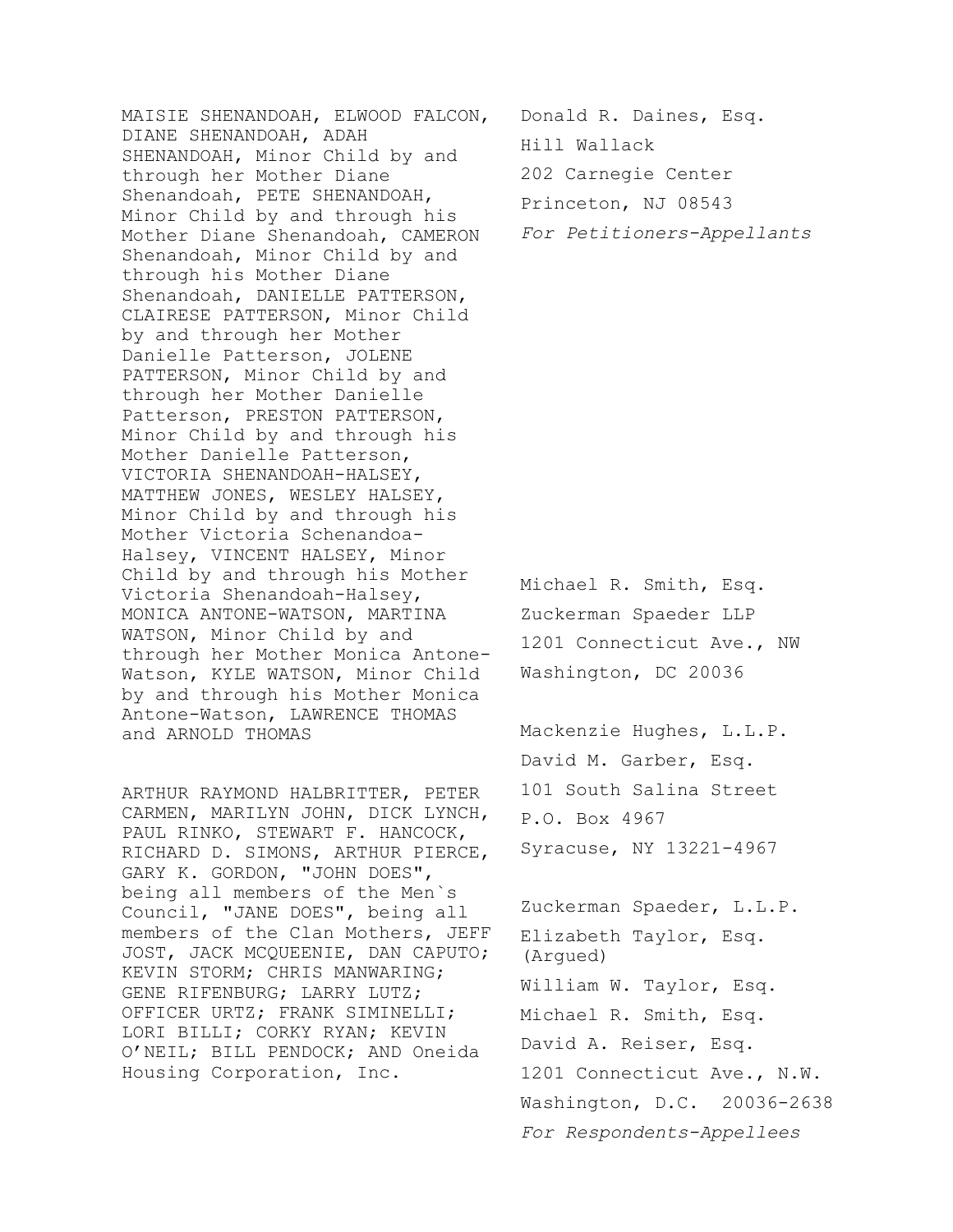Petitioners brought this request for habeas relief under the ICRA in an attempt to prevent the enforcement of a local housing ordinance. The District Court denied the request due to a lack of jurisdiction.

## VAN GRAAFEILAND, Senior Circuit Judge:

Petitioners appeal from the dismissal by the District Court for the Northern District of New York (Mordue, J.) of their habeas corpus petitions seeking relief against Arthur Raymond Halbritter, et al. under the Indian Civil Rights Act (ICRA), 25 U.S.C. § 1301 et seq. Petitioners seek the only remedy available under the Act, a writ of habeas corpus, in an effort to prevent Respondents from enforcing an allegedly unlawful housing ordinance of the Oneida Indian Nation of New York. The District Court held that it did not have jurisdiction over this litigation. For the reasons that follow, we affirm.

Although there was an "ongoing intra-Oneida political dispute" as to whether Halbritter or Wilbur Homer was the Nation Representative of the Oneida Nation, Homer v. Halbritter, 158 F.R.D. 236, 237 (N.D.N.Y. 1994), the Federal Government recognized Halbritter as the official representative of the Nation. Shenandoah v. U.S. Dep't. of Interior, 159 F.3d 708, 710 (2d Cir. 1998). Petitioners assert, however, that Halbritter is using his power obtained through illegitimate means to suppress,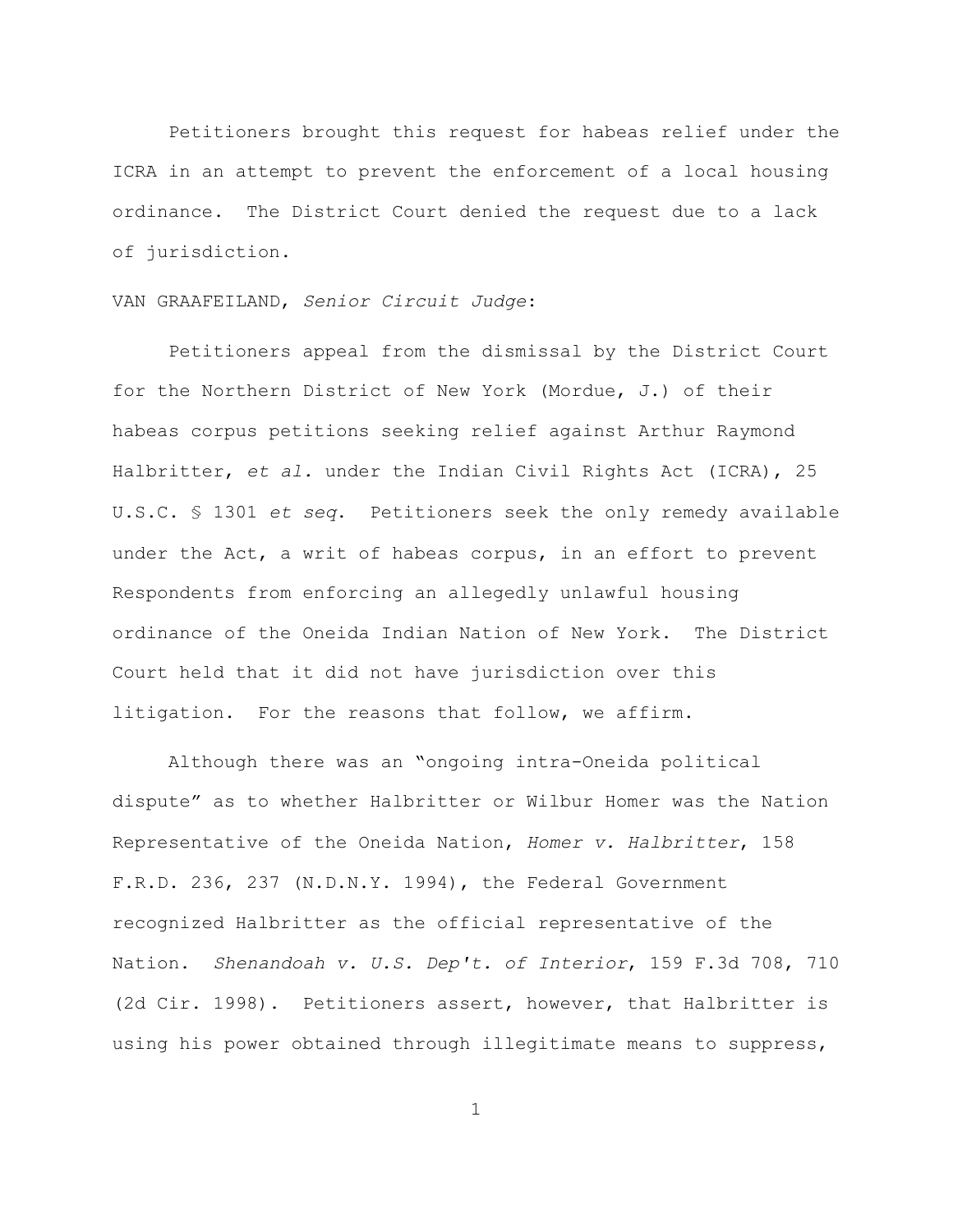harass, and intimidate various members of the Nation considered by Halbritter to be dissidents. Petitioners' first claim is that Halbritter, along with other named Respondents, enacted an illegal housing ordinance permitting the seizure and destruction of their homes without providing just compensation. Petitioners claim further that the housing ordinance is a bill of attainder which was enacted with the specific intent to punish them for exercising various protected rights.

The ordinance at issue, No. 00-23, requires the Oneida Nation's Commissioner of Public Safety to: (1) inspect all homes located on Territory Road, a portion of Oneida Nation lands known as the "32 acres," to ascertain compliance with the standards set forth in the National Building Code; (2) require rehabilitation of homes not in compliance if rehabilitation is possible; and (3) remove and/or demolish structures which cannot be repaired or rehabilitated.

The housing ordinance was upheld in September 2001 by Chief Judge Stewart F. Hancock Jr., of the Oneida Indian Nation Trial Court as valid under the ICRA and as a reasonable exercise of self-government. Judge Hancock's decision was affirmed by the Oneida Indian Nation Appellate Court in January 2002. Petitioners, who argued that the housing ordinance was an attempt to harass and intimidate them, resisted its implementation.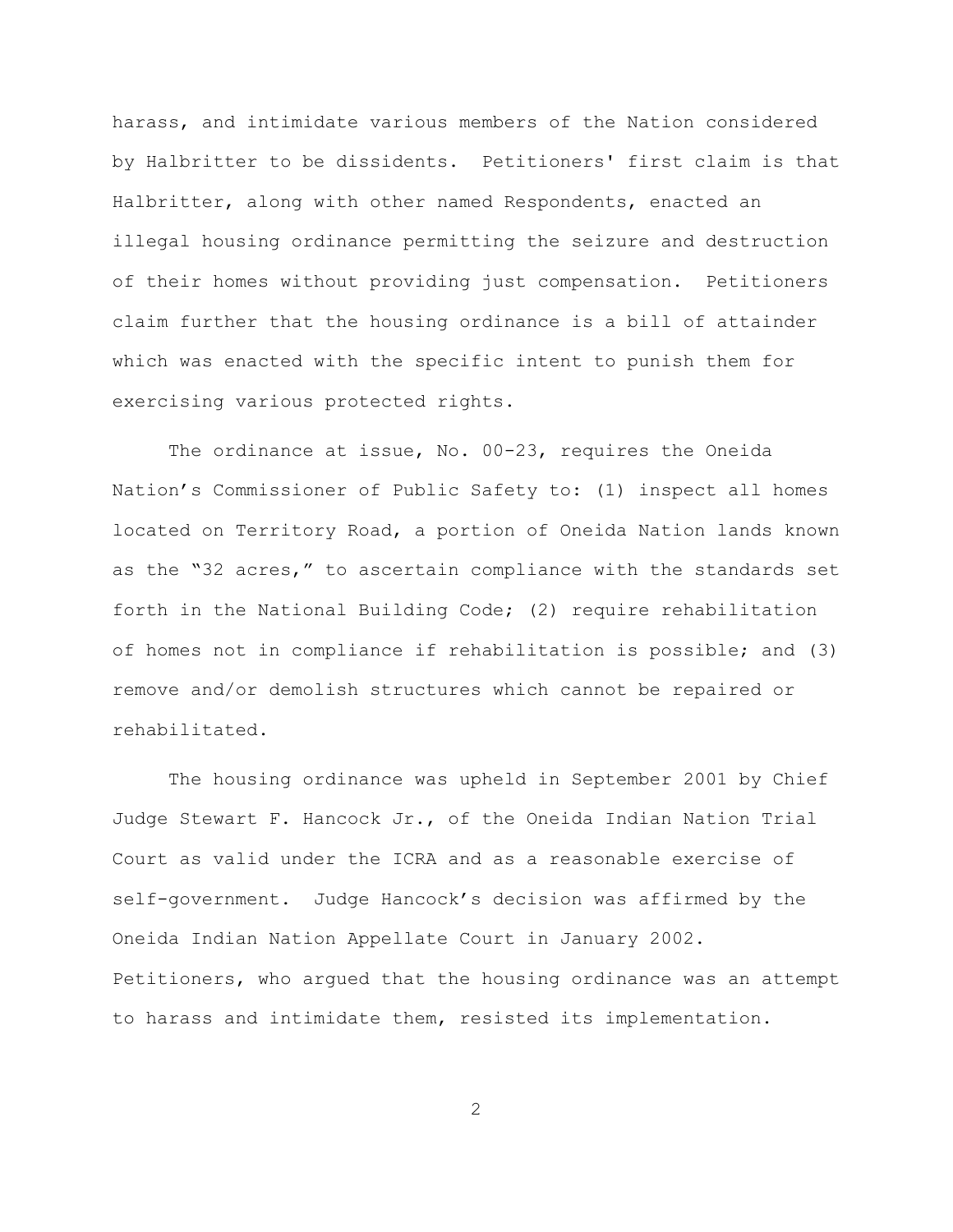Petitioners' appeal focuses on the case of Danielle Patterson, who resided in a trailer on the "32 acres" with her three minor children. In November 2001, Ms. Patterson was arrested and then released after she resisted compliance with an inspection of her home.

Approximately a year later, on October 18, 2002, Patterson was arrested again and incarcerated for her failure to appear in court on criminal charges stemming from her 2001 altercation with tribal officers. She pled guilty to one count of criminal contempt for her failure to appear in court. Judge Richard Simons sentenced her to "time served" and released her immediately from custody. On October 23, 2002, Patterson's home was demolished.

Petitioners sought habeas relief under the ICRA, claiming that the Nation's enforcement of the housing ordinance violated numerous provisions of the Act. Respondents moved to dismiss the complaint for lack of subject matter jurisdiction and Petitioners cross-moved for preliminary injunctive relief. The District Court held that it was without power, based on a lack of subject matter jurisdiction, to hear the case under the ICRA. Additionally, the District Court held that the housing ordinance did not operate as an unlawful bill of attainder. Therefore, the District Court dismissed Petitioners' Complaint. For the reasons that follow, we affirm.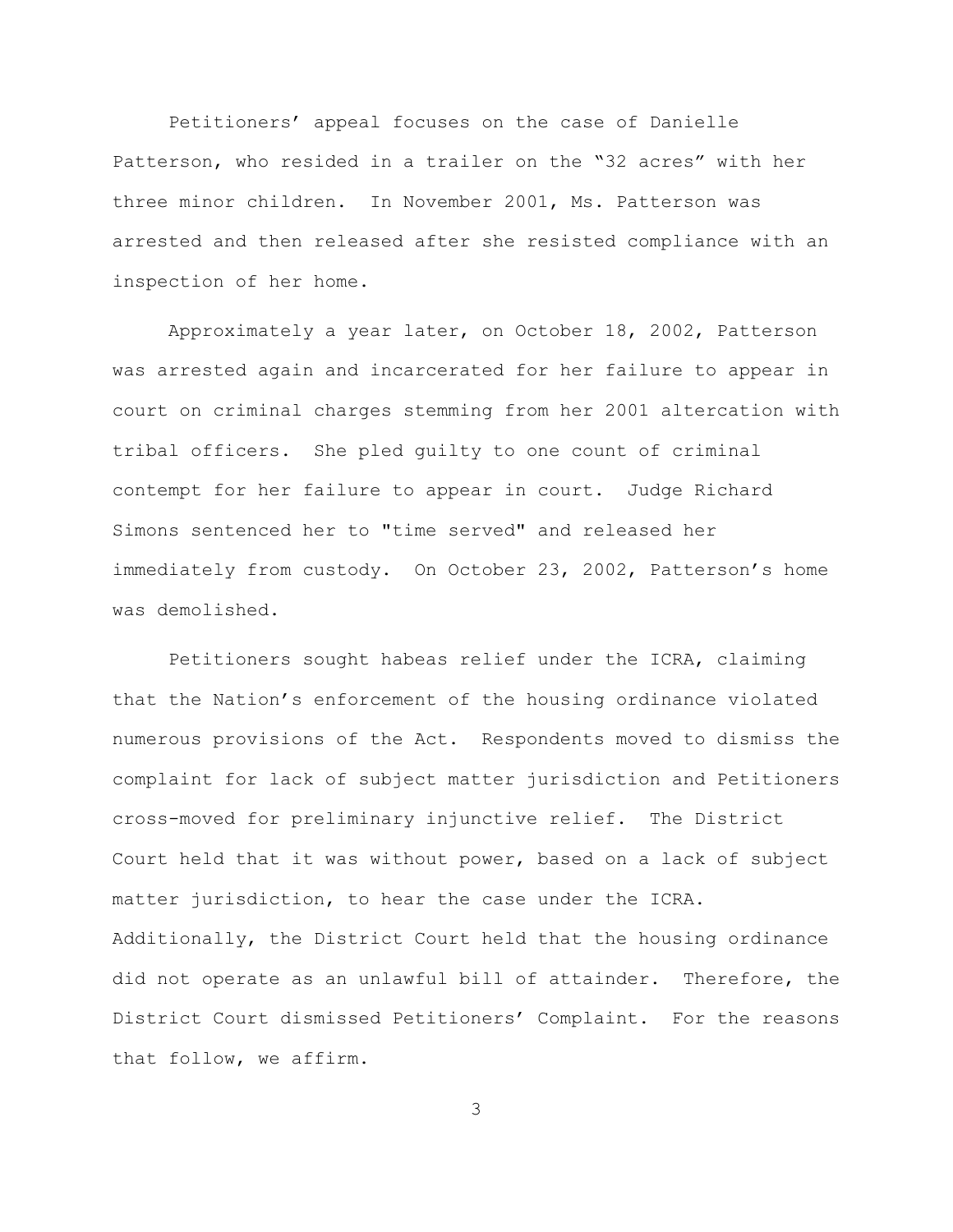A party seeking to invoke the subject matter jurisdiction of a Court has the burden of demonstrating that there is subject matter jurisdiction in the case. Scelsa v. City Univ. of New York, 76 F.3d 37, 40 (2d Cir. 1996). "Although Title I of ICRA lists a number of substantive rights afforded individuals that serve to restrict the power of tribal governments, Title I does not establish or imply a federal civil cause of action to remedy violations of  $\S$  1302." Shenanhoah, 159 F.3d at 713 (citation omitted).

"Title I of the ICRA identifies explicitly only one federal court procedure for enforcement of the substantive guarantees of § 1302" viz. § 1303. Id. This section "makes available to any person '[t]he privilege of the writ of habeas corpus..., in a court of the United States, to test the legality of his detention by order of an Indian Tribe.'" Id. (quoting Poodry v. Tonowanda Band of Seneca Indians, 85 F.3d 874, 882 (2d Cir. 1996)). "Section 1303 was intended by Congress to have no broader reach than the cognate statutory provisions governing collateral review of state and federal action," id. at 714 (quoting Poodry, 85 F.3d at 901 (Jacobs, J., dissenting)) and Petitioners "must allege that respondents pose a 'severe actual or potential restraint on [respondents'] liberty.'" Id. (quoting Poodry, 85 F.3d at 880).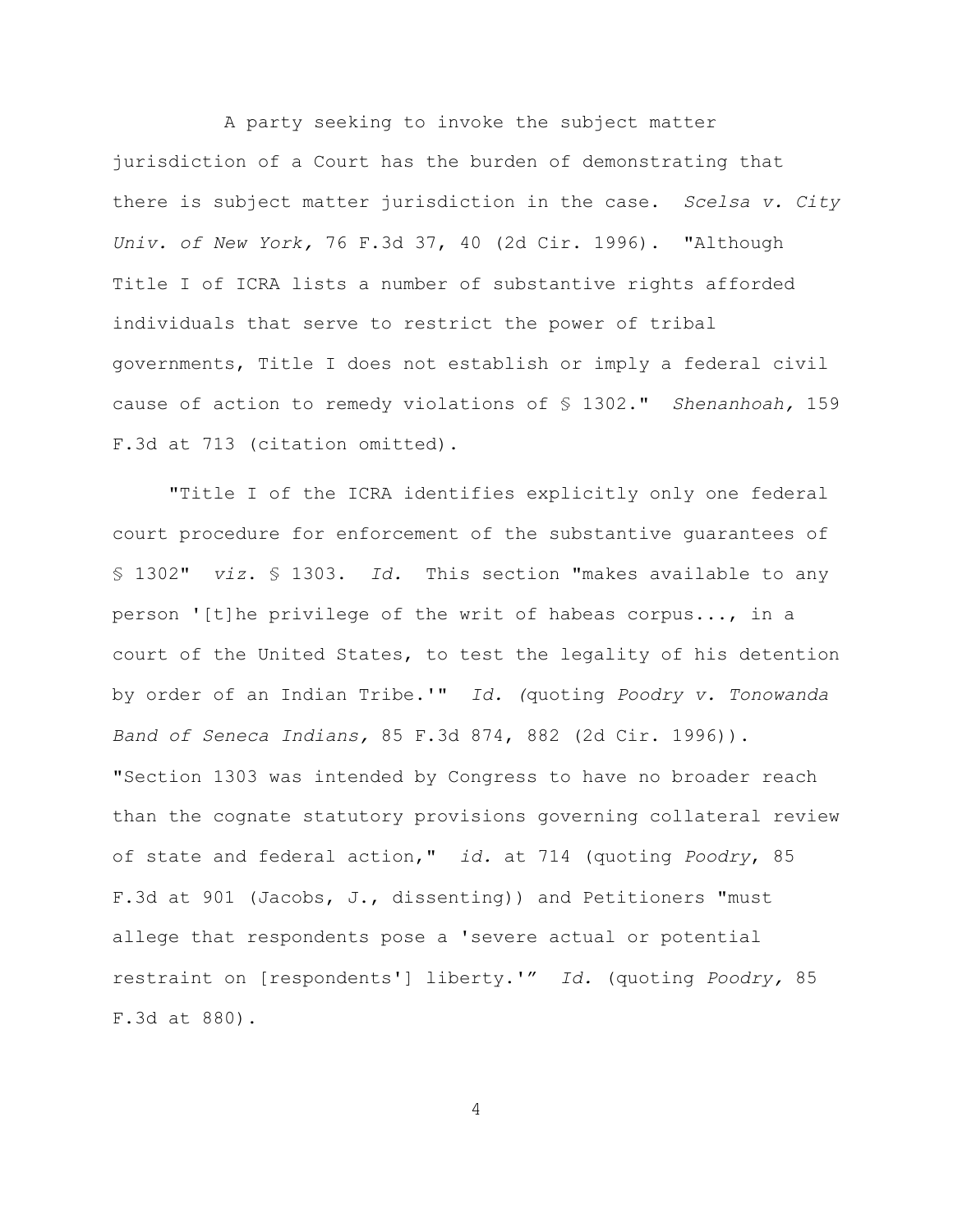Respondents claim that because Petitioners have failed to allege or submit evidence that they are or were in actual custody at the time the lawsuit was commenced, this Court lacks subject matter jurisdiction. Although that might be true when custody is the issue, Petitioners point out that the habeas relief they seek addresses more than just actual physical custody; it includes parole, probation, release on one's own recognizance pending sentencing at trial, and in the case of tribal affairs, banishment.

The question then becomes whether the actions taken against the Petitioners have resulted in the legal equivalent of a banishment, or otherwise qualify as a "severe actual or potential restraint on [their] liberty," which might provide habeas jurisdiction. Poodry, 85 F.3d at 880. We determine the majority in Poodry, in interpreting the court's jurisdiction to encompass banishment, was concerned about the unique severity of that punishment. Id. at  $896.1$  In the instant case, Respondents' enforcement of their housing ordinance did not constitute a sufficiently severe restraint on liberty to invoke this Court's

 $1$  In Poodry, the majority recognized the logical inconsistency that would flow from being unable to remedy a permanent banishment from the tribe: "We believe that Congress could not have intended to permit a tribe to circumvent the ICRA's habeas provision by permanently banishing, rather than imprisoning, members 'convicted' of the offense of treason." Poodry, 85 F.3d at 895.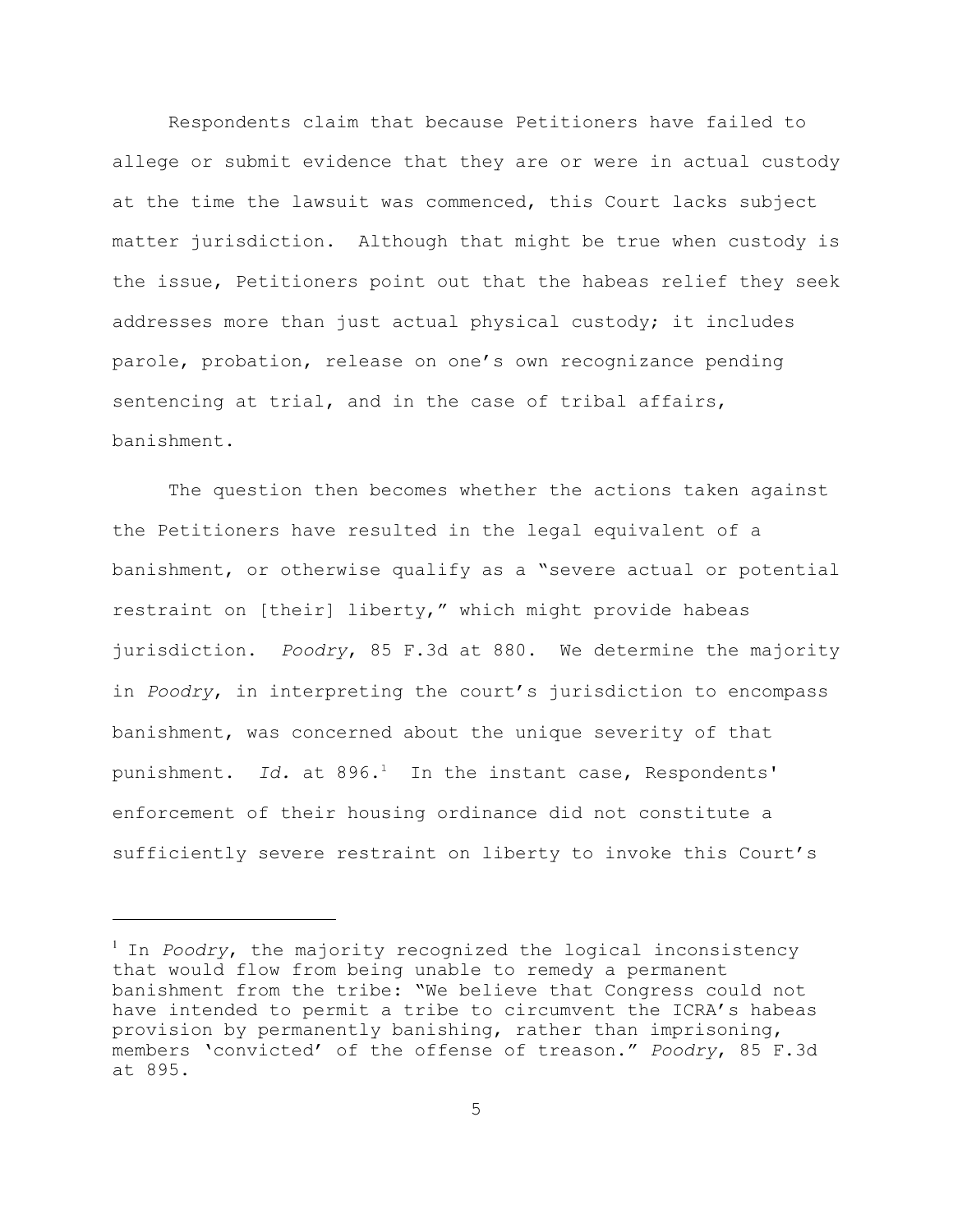habeas corpus jurisdiction.

The gravamen of Petitioners' Complaint focuses on the destruction of their homes, which can be described more aptly as an economic restraint, rather than a restraint on liberty. As a general rule, federal habeas jurisdiction does not operate to remedy economic restraints. The imprisonment of Ms. Patterson for her alleged physical assault on Nation officers is too tenuously connected to the housing ordinance to provide habeas jurisdiction for an attempt to prevent the enforcement of that ordinance.

Because the only mechanism for federal enforcement of rights under ICRA is a federal habeas petition, and no detention has been established, the District Court properly dismissed Petitioners' claim for lack of subject matter jurisdiction. Even though the actions of the ruling members of the Nation may be partly inexcusable herein, we can only remedy those wrongs which invoke the jurisdiction of this Court. Unfortunately for Petitioners, Constitutional provisions limiting federal or state authority do not, per se, control the actions of the tribal governments complained of herein. Poodry, 85 F.3d at 881 n.7.

Petitioners fare no better by attempting to demonstrate that the housing ordinance is a bill of attainder. A bill of attainder is "a law that legislatively determines guilt and